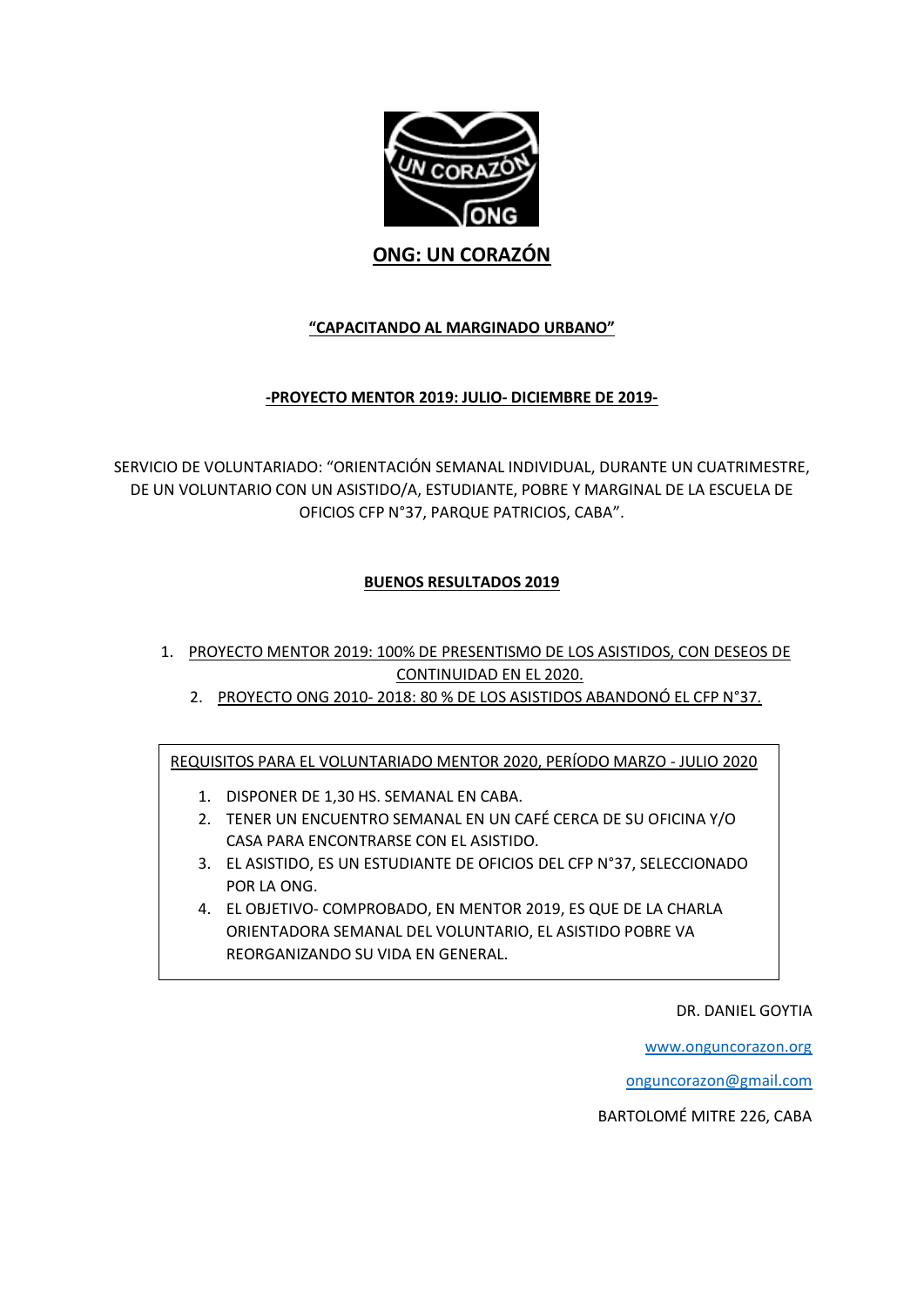# **COLABORADORES MENTOR 2019 (JULIO - DICIEMBRE DE 2019)**

#### **I.- VOLUNTARIOS SEMANALES 2019**

- 1. LIC. BEATRIZ PEREYRA
- 2. LIC. DELFINA MONTOYA
- 3. LIC. ERNESTO VIEYTES
- 4. LIC.FLORENCIA TARRICO VILLAFAÑE
- 5. SR.JOSÉ MARÍA GANDINI
- 6. SRA. GRACIELA NURALS
- 7. ARQ. IGNACIO OCAMPO
- 8. LIC.SEBASTIÁN MC GOUGH
- 9. LIC.KARINA FISCHER
- 10. DR. DANIEL GOYTIA

### **II.-COLABORADORES 2019**

- 1. SR. JOSÉ PIAZZA
- 2. SR. HORACIO CUADRELLI
- 3. LIC. HORACIO TORRES
- 4. DR. FERNANDO ARSANZ
- 5. DR. JORGE BULACCIO
- 6. DR. SERGIO TAJHIAN
- 7. LIC. ANA RODRÍGUEZ FIDALGO
- 8. CTDOR. IGNACIO SCALLELA
- 9. CTDORA. ROMINA DE LA FUENTE

#### **III.COLABORADORES DISERTANTES**

- 1. ING. PÍO URIBURU
- 2. ING.SEBASTIÁN BENSUSAN
- 3. SR. HUGO ÁLVAREZ DUPOT
- 4. ING.FELIPE OCAMPO

### **IV.- PROFESIONALES RENTADAS**

- 1. LIC. CRISTINA KRAM URIBE
- 2. LIC.CINTIA TERRADA

# **V.-ACUERDOS DE COOPERACIÓN**

#### CENTRO DE FORMACIÓN PROFESIONAL N°37

- 1. LIC. CARLOS EYHARCET
- 2. SR.JOSÉ MARÍA GANDINI
- 3. SRTA. VANESA VERCHELLI

### **V.-PROYECTO, DIRECCIÓN Y FINANCIAMIENTO**

- 1. DR. DANIEL GOYTIA
- 2. ARQ.CYNTHIA GOYTIA
- 3. LIC.MICAELA GOYTIA
- 4. LIC.FRANCO GOYTIA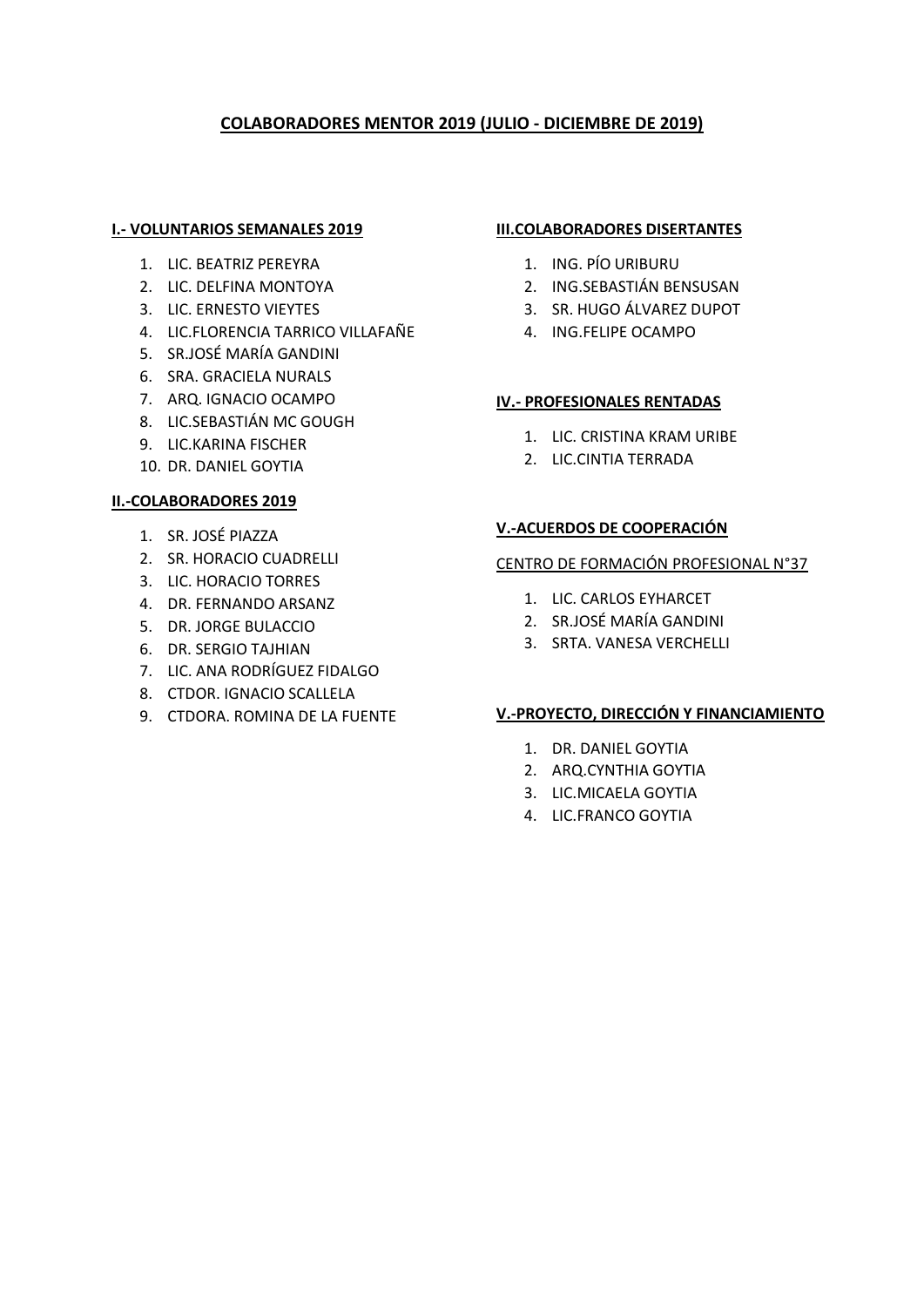# **-RESULTADOS, MENTOR 2019-**

# VOLUNTARIADO PARA RESOCIALIZAR AL JOVEN POBRE QUE ESTUDIA UN OFICIO EN LOS CFP (CENTROS DE FORMACIÓN PROFESIONAL EN CABA).

1.- POR PRIMERA VEZ EN 2019, EL 100 % DE LOS ASISTIDOS JÓVENES POBRES Y MARGINALES DE LA ONG UN CORAZÓN, TERMINARON SU CAPACITACIÓN EN LA ESCUELA DE OFICIOS CFP N° 37 DE CABA.

2.- ESTE AUSPICIOSO RESULTADO SE DEBIÓ A LA ORIENTACIÓN DE 1,30 HS SEMANALES, QUE LOS VOLUNTARIOS (EMPRESARIOS, PROFESIONALES, Y /O COMERCIANTES) REALIZARON A LOS ASISTIDOS, A TRAVÉS DE CHARLAS INFORMALES EN UN CAFÉ CERCANO.

EL ASISTIDO RECIBIÓ LA VALIOSA ORIENTACIÓN QUE EL VOLUNTARIO LE BRINDÓ SOBRE TEMAS GENERALES: DUDAS SOBRE CAPACITACIÓN, COMO RESOLVER PROBLEMAS VITALES, LABORALES, INDIVIDUALES, ETC.

3.- SE REALIZARON 16 ENCUENTROS, 1 VEZ POR SEMANA, DE 1,30 HS CON CADA ASISTIDO. DESDE MARZO A DICIEMBRE DE 2019.

4.-DURANTE 2010-2018, LAS EXPERIENCIAS ANTERIORES DE L A ONG, FUERON DESALENTADORAS. EL 80% DE LOS ASISTIDOS ABANDONARON LOS CURSOS DE CAPACITACIÓN EN LOS DIFERENTES CFP'S.

5.- LA FUNCIÓN DEL VOLUNTARIO DE BRINDAR CHARLAS Y ENTREVISTAS, DE 1,30 HS SEMANALES, ORIENTANDO AL ASISTIDO, PERMITIÓ:

I.- QUE EL ASISTIDO CONCLUYA LOS CURSOS DE CAPACITACIÓN DE OFICIOS EN EL CFP N°37, LOGRANDO QUE EL 100% DE LOS ASISTIDOS, TERMINEN SUS CAPACITACIONES.

II.- QUE EL ASISTIDO RECIBA EN LAS CHARLAS, CONSEJOS, VALORES, EXPERIENCIAS VITALES PARA SU SOCIALIZACIÓN Y REINSERCIÓN LABORAL. ASÍ A LO LARGO DEL CUATRIMESTRE SE GENERA UNA RELACIÓN DE CONFIANZA, ENTRE EL ASISTIDO Y EL VOLUNTARIO.

III.- QUE EL ASISTIDO PLANEE UN HORIZONTE LABORAL MAS CERTERO A TRAVÉS DE SU CAPACITACIÓN EN EL OFICIO Y LA CONFIANZA VITAL GENERADA POR EL VOLUNTARIO.

LOS INTERESADOS EN HACER VOLUNTARIADO DE 1,30 HS SEMANALES, DURANTE MARZO- JULIO DE 2020, PUEDEN COMUNICARSE CON DANIEL GOYTIA AL 1145148300[/ onguncorazon@gmail.com.](mailto:ONGUNCORAZON@GMAIL.COM)

DR. DANIEL GOYTIA

#### ONG UN CORAZÓN

#### BARTOLOMÉ MITRE 226, 4°PISO

#### CIUDAD AUTÓNOMA DE BUENOS AIRES